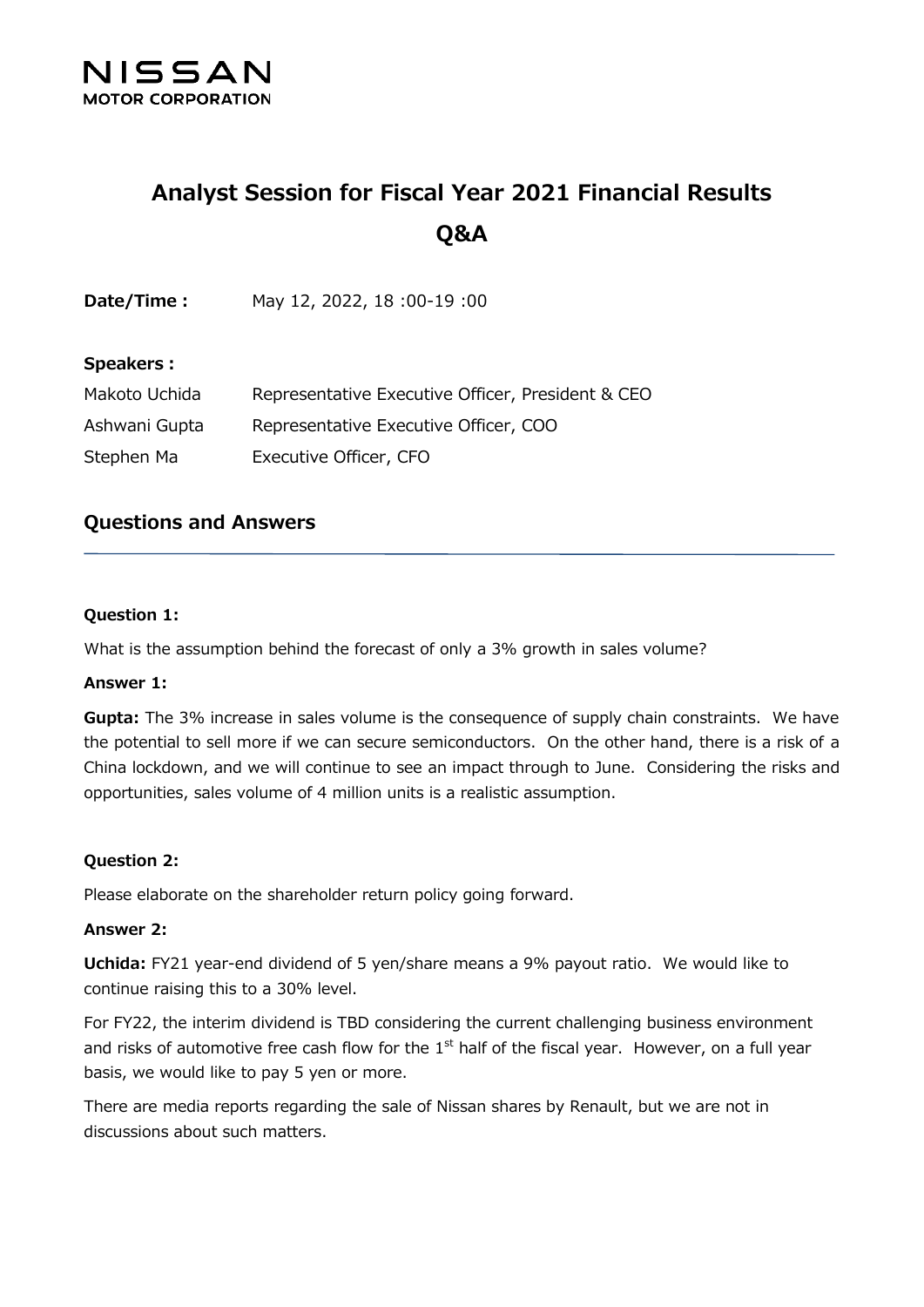## NISSAN **MOTOR CORPORATION**

## **Question 3:**

How much of the impact from the increases in raw material prices and logistics costs do you expect to offset by increasing pricing?

## **Answer 3:**

**Ma:** We will find ways to compress the cost as much as we can. In FY22, we are forecasting a negative impact of 212 billion yen from the increase in raw material prices, out of which more than 70% is steel and aluminum. For steel, we do some physical hedge, i.e. pre-buying and increasing inventory. For some other materials, we do financial hedge (approximately 10% of exposure of such materials).

In FY22 outlook, we are expecting the pricing to go up, but it is not just for covering costs. it is more the consequence of good products and good quality of sales. In the operating profit variance analysis (on page 12 of presentation), many factors such as volume, pricing, mix, etc. are included in the performance, which absorb the negative impact of raw materials and logistics costs.

## **Question 4:**

What are the potential risks related to the Russia business, which could impact the company's performance going forward?

### **Answer 4:**

**Uchida:** In FY21, we had sales volume of approximately 50,000 units in Russia/Ukraine, but in FY22 we are assuming zero units. We booked an expense of approximately 15 billion yen in FY21 related to the investments and inventories in Russia/Ukraine. We have incorporated the visible risks as of now in our FY21 results.

We need to continue to monitor the situation carefully and take appropriate actions going forward. When we announced Nissan NEXT, we already booked an impairment loss, so we don't expect significant additional expenses.

**Ma:** Renault booked a charge of approximately 2 billion euros, which impacted Nissan by 37.4 billion yen. In addition, Nissan booked approximately 15 billion yen related to our own Russia business. The impact was not so big as we booked a global impairment two years ago and had marked the assets to a more realistic level.

### **Question 5:**

Is it correct to understand that the key point of the FY22 outlook is how much Nissan can increase the operating profit from 250 billion yen by offsetting the impact of cost inflation?

### **Answer 5:**

**Gupta:** Sales volume of 4 million units is just the reference, and there are opportunities depending on the semiconductor supply, as well as risks such as the China lockdown.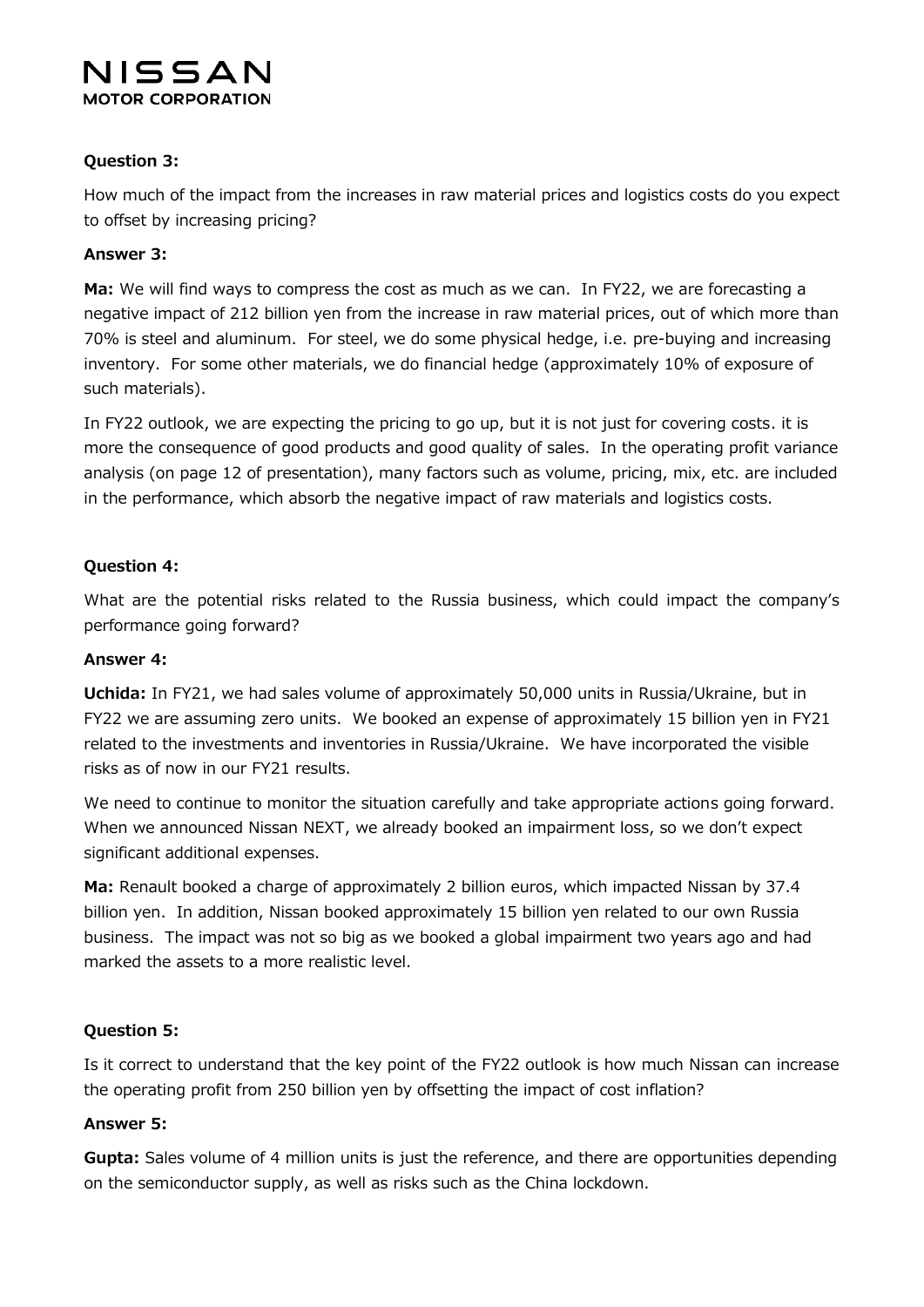## NISSAN **MOTOR CORPORATION**

Also, there are markets which can and cannot absorb inflation by the purchasing power of customers. For example, we may increase pricing to cover for inflation in the US, but we may not be able to do the same in Japan as the purchasing power of Japanese customers is not increasing as in the US. We will address it market by market, product by product.

## **Question 6:**

Renault said that in CY22 there will be an impact of 200,000 units due to the semiconductor shortage, but it will generally normalize in the 2<sup>nd</sup> half of the year. Are there any differences between Renault and Nissan?

### **Answer 6:**

**Gupta:** We cannot compare the semiconductor shortage magnitude with Renault as the product lineup and market lineup are different.

It is difficult to quantify the impact of the semiconductor shortage. What we can say now is that we first got the visibility of what we can produce, and considered opportunities and risks to come to 4 million units.

## **Question 7:**

Where are the markets which are easier to increase prices, and the markets which are more difficult?

### **Answer 7:**

**Gupta:** We are not increasing the price unless the customers are willing to pay. In the US, we increased the value of our new models, and then used this opportunity to reduce incentives. This is the consequence of the transformation of quality of sales.

In Japan, it is difficult to increase pricing as the customer purchasing power is not increasing. In Japan, we need to capitalize our new technology, new products etc. We create value and have customers enjoy what we offer where competitors don't, such as kei EV and Ariya. However, in the US, the Big 3 are increasing prices for pick-ups, and we will follow them.

We will decide on the price market by market, taking into consideration the customers, the competition, our product power, etc.

### **Question 8:**

In light of the slight decline in margin in FY22, how confident are you in achieving the operating profit margin target of 5% on a China JV proportionate consolidation basis in the next fiscal year? Your sales volume assumption for FY22 is low, but how do you assume to increase it towards next fiscal year?

### **Answer 8:**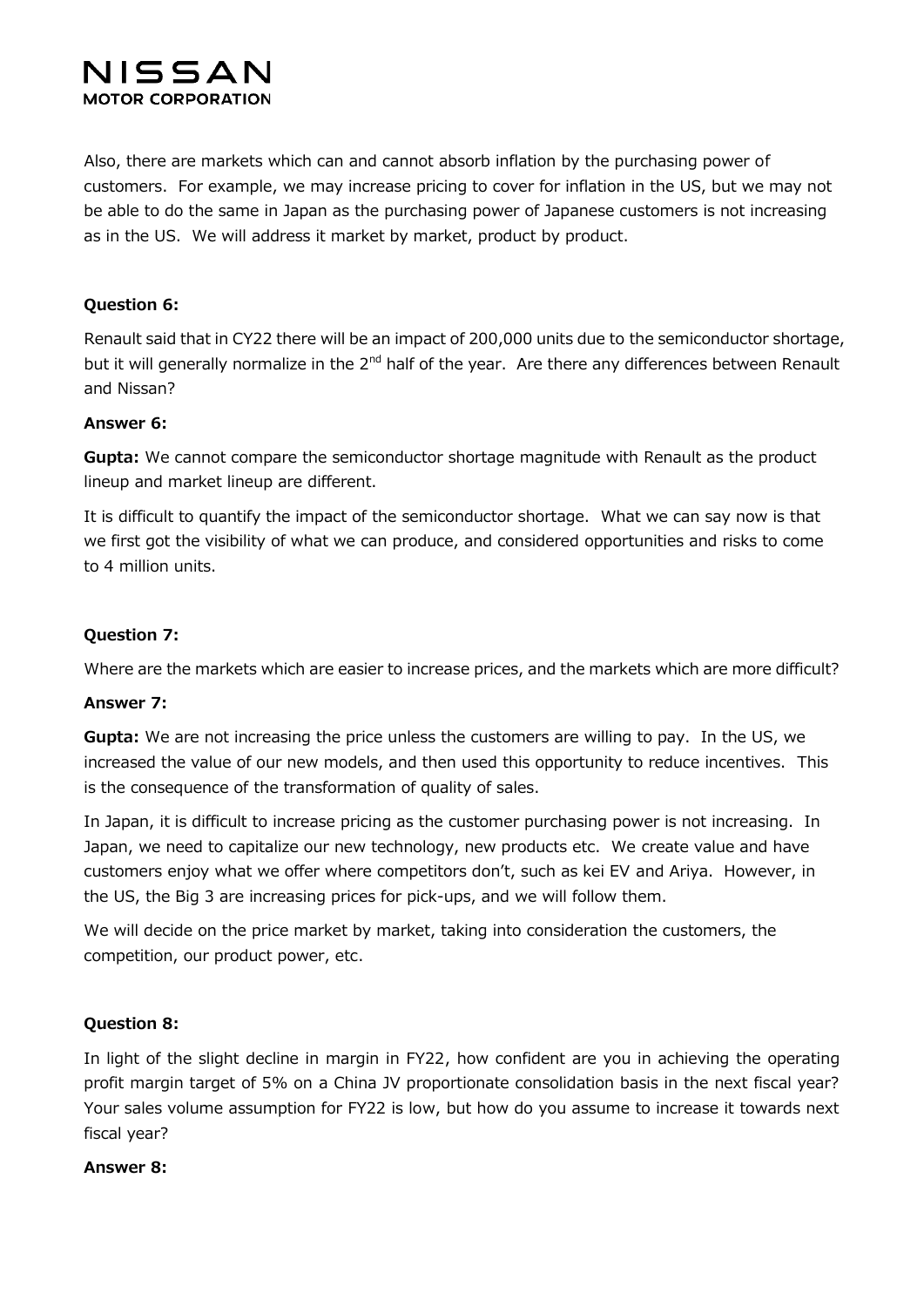## NISSAN **MOTOR CORPORATION**

**Uchida:** In FY21, despite the challenging environment, we achieved an operating profit margin of 3.7% on a proportionate consolidation basis, and our rationalization is progressing ahead of the plan. If we continue this momentum, I am confident that we can achieve the 5% target in FY23.

On the other hand, we need to pay close attention as there are uncertainties such as what is happening now in China. The Russia/Ukraine situation may also become a big risk if there are any unpredictable developments, so we need to closely monitor how it is going to impact the global economy.

As for volume, we are seeing the impact from the lockdown in China in April and May, which is impacting not only Nissan but other competitors too. I don't think this will last long, and if things become more visible, we should be able to show a more precise volume guidance.

## **Question 9:**

What are Nissan's thoughts on the reported spin-off of Renault's EV business?

## **Answer 9:**

**Uchida:** I would like to first understand Renault's plan. We are hearing their explanations and digesting the information. At the moment, we are not in a position to share Nissan's opinion on this matter.

We continue to collaborate with Renault and what we announced as the Alliance in January is not going to change because of Renault's announcement.

## **Question 10:**

In FY21, the automotive business was loss making and the sales finance business made a big profit as there was a one-time gain. In FY22, do you expect a decrease in profit in the sales finance business, and offset that by an increase in profit in the automotive business? Why do you think you can improve profitability of the automotive business when the sales volume is growing by only 3%? What is your view on the fixed costs?

## **Answer 10:**

**Ma:** The automotive business was still loss-making in FY21, but improved significantly from FY20. In FY22, we have a good chance of making it breakeven.

For the sales finance business, with the introduction of new models, the customer profile and quality of asset portfolio is improving, but we expect profit to decline as there will be no more onetime gains and as the size of assets decline.

**Gupta:**The current level of fixed cost is at a bare minimum if Nissan wants to operate in the 4 core markets (Japan, North America, China, Europe) with a significant presence. As such, we don't have intention to further cut the fixed cost, but we will work on continuous improvement.